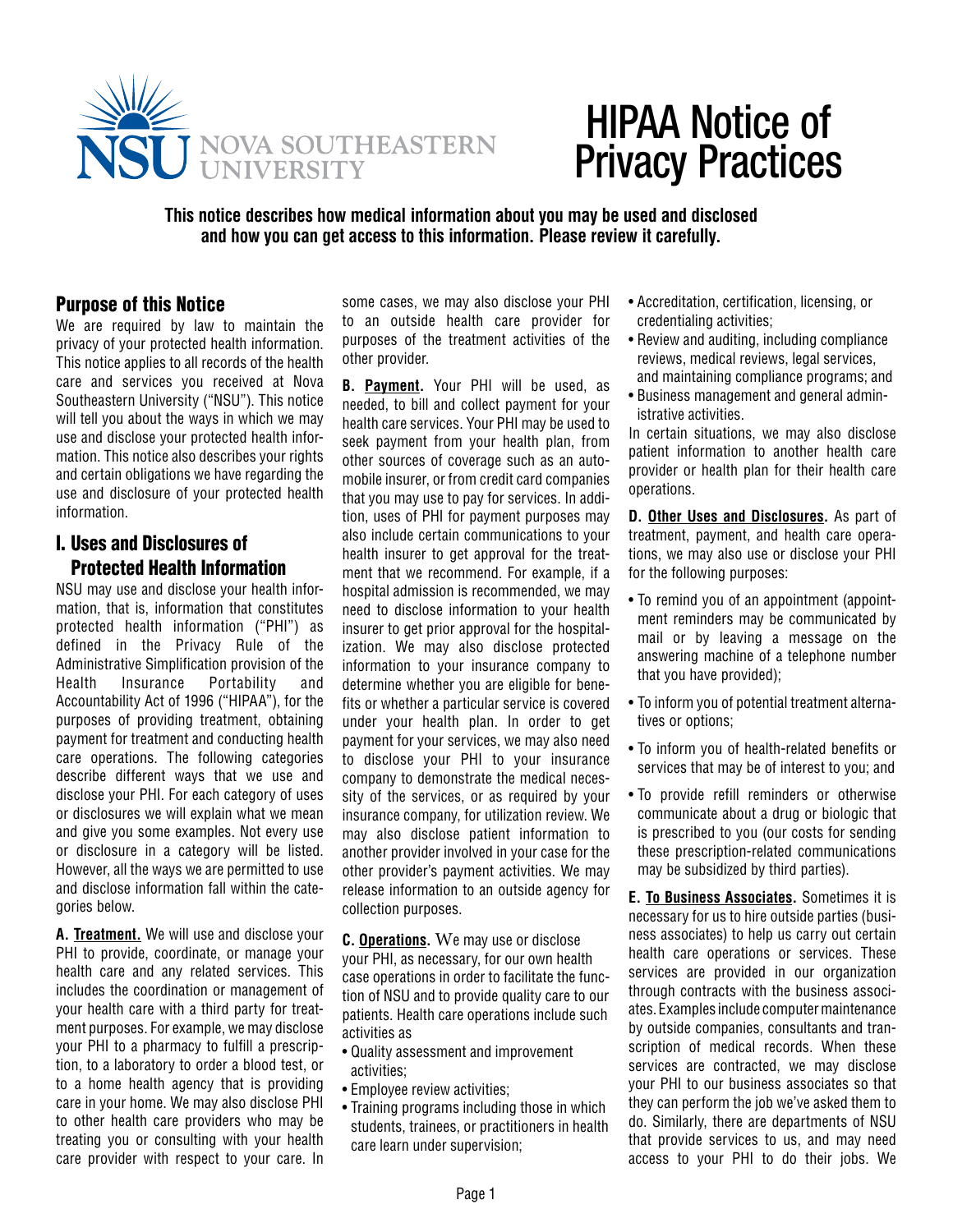require business associates and other NSU departments to appropriately safeguard your information.

II. Uses and Disclosures Beyond Treatment, Payment, and Health Care Operations Permitted Without Authorization or Opportunity to Object Federal privacy rules allow us to use or disclose your PHI without your permission or authorization for a number of reasons including the following:

**A. When Legally Required.** We will use or disclose your PHI when we are required to do so by any Federal, State or local law. Any use or disclosure under this section will comply with and be limited to the relevant requirements of any such law.

**B. When There Are Risks to Public Health.** We may disclose your PHI for public health activities and purposes. For example, public health activities generally include:

• To prevent, or control, disease, injury, or disability as permitted by law;

• To report disease, injury and vital events such as birth or death as permitted or required by law;

• To conduct public health surveillance, investigations, and interventions as permitted or required by law:

• To collect or report adverse events and product defects or problems; to track FDA-regulated products; to enable product recalls, repairs, replacements, or look back to the FDA and to conduct post-marketing surveillance;

• To notify patients of recalls of products they may be using;

• To notify a person who has been exposed to a communicable disease or who may be at risk of contracting or spreading a disease or condition, as authorized by law;

• To report to an employer information about an individual who is a member of the workforce as legally permitted or required, to conduct an evaluation relating to medical surveillance of the workplace or to evaluate whether the individual has a work-related illness or injury; and

• To report to a school about an individual who is a student or prospective student of the school if the PHI disclosed is limited to proof of immunization and the school is required by State or other law to have such proof of

immunization prior to admitting the individual.

**C. To Report Abuse, Neglect, or Domestic Violence.** We may notify government authorities, including a social service or protective services agency, if we reasonably believe that a patient is the victim of abuse, neglect, or domestic violence. Although every person has a responsibility to report suspected abuse or neglect, certain occupations are required to do so. These occupations are considered "professionally mandatory reporters," for example, health professionals and mental health professionals. It is the responsibility of the professionally mandatory reporters to alert the proper authorities in the event a minor, elderly, or vulnerable adult patient is identified as a victim of alleged or suspected neglect or abuse including sexual abuse, and to comply with proper procedures for the reporting as required or authorized by law.

**D. To Conduct Health Oversight Activities.** We may disclose PHI to a health oversight agency for activities authorized by law such as audits, investigations, inspections and licensure. These activities are necessary for

the government to monitor the health care system, government programs, and compliance with civil rights laws. **E. In Connection with Judicial and Administrative Proceedings.** We may disclose your PHI in the course of any judicial

or administrative proceeding in response to an order of a court or administrative tribunal as expressly authorized by such order. We may also disclose your PHI in response to a subpoena, discovery request, or other lawful process if we receive satisfactory assurance from the party seeking the information that either reasonable efforts have been made to ensure that you have been given notice of the request, or reasonable efforts have been made to obtain an order protecting the information requested.

#### **F. For Law Enforcement Purposes.** We

may disclose your PHI to a law enforcement official for certain law enforcement purposes including:

- As required by law for reporting of a gunshot wound or other physical or life-threatening injury indicating an act of violence;
- Pursuant to court order, court-ordered warrant, subpoena, summons or similar process;
- For the purpose of identifying or locating a suspect, fugitive, material witness, or missing person;
- Under certain limited circumstances, when you are or are suspected to be the victim of a crime;
- To a law enforcement official if NSU has a suspicion that your death was the result of criminal conduct;
- To report a crime in an emergency situation; and
- In the event a minor, elderly, or vulnerable adult patient is identified as a victim of alleged or suspected neglect or abuse including sexual abuse.

**G. To Coroners, Funeral Directors, and for Organ Donation.** We may disclose PHI to a coroner or medical examiner for identification purposes, to determine cause of death, or for the coroner or medical examiner to perform other duties authorized by law. We may also disclose PHI to a funeral director, as authorize by law, in order to permit the funeral director to carry out his or her duties. PHI may be used and disclosed for cadaveric organ, eye, or tissue donation purposes.

**H. For Research Purposes.** Under certain circumstances, we may use and disclose your PHI for research purposes. We also may retain samples from tissue, teeth or blood and other similar fluids normally discarded after a medical procedure for later use in research projects. All these research projects, however, are subject to a special review and approval process, by the institutional review board ("IRB"). This process evaluates a proposed research project and its use of PHI, trying to balance the research needs with patients' need for privacy of their PHI. Before we use or disclose PHI for research, the project will have been approved through this research approval process. In some cases, your authorization would be required. In other cases it may not, where the review process determines that the project creates no more than a minimal risk to privacy, obtaining your authorization would not be practical and the researchers show they have a plan to protect the information from any improper use or disclosure. We may also disclose your PHI to people preparing to conduct a research project, for example, to help them look for patients with specific medical needs, so long as the medical information they review does not leave the health care center. If a research project can be done using health information from which all the information that identifies you (such as your name, social security number and medical record number) has been removed, we may use or release the data without special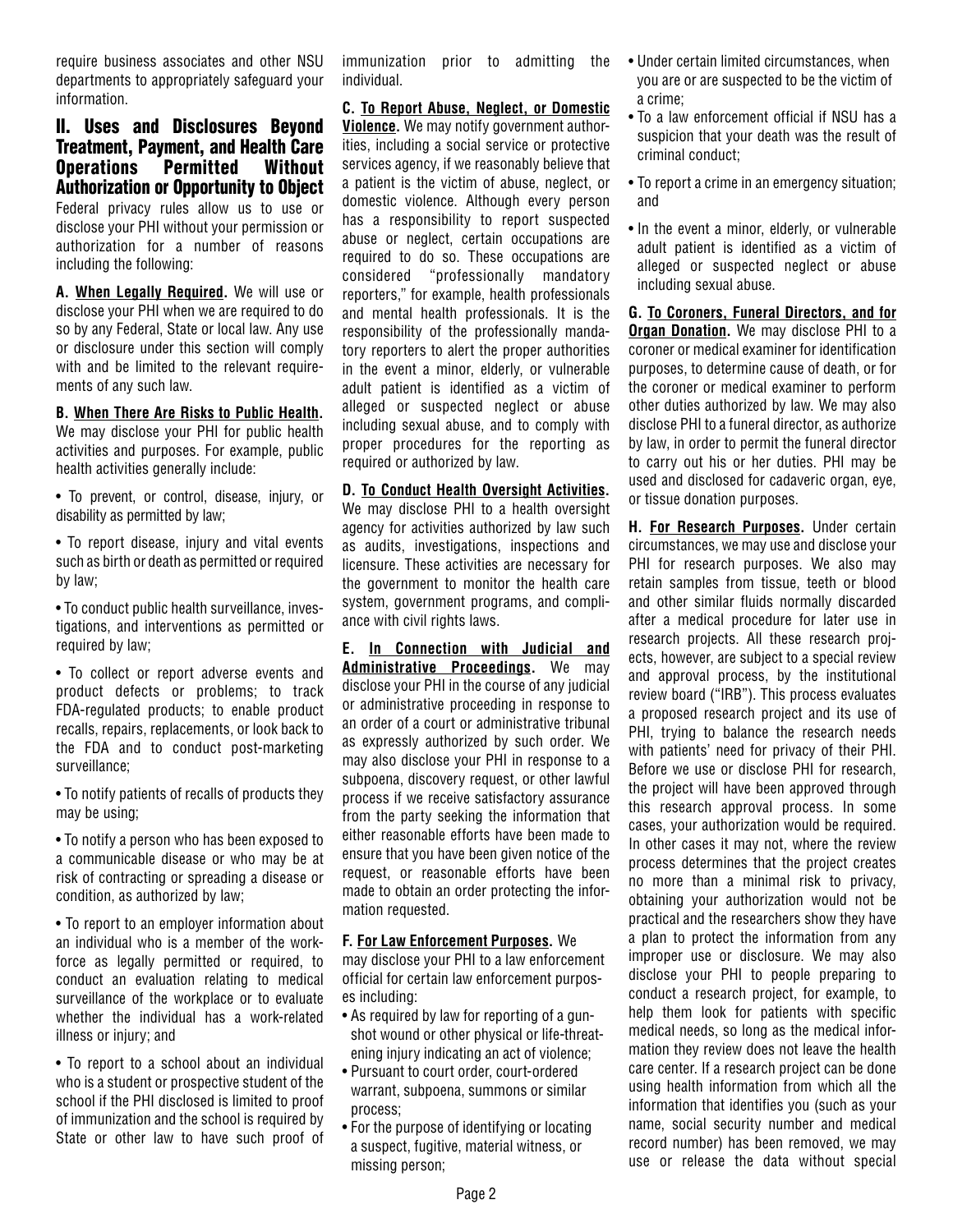approval. We also may use or disclose data for research with a few identifiers retained dates of birth, treatment, and general information about the area where you live (not your address), without special approval. However, in this case we will have those who receive the data sign an agreement to appropriately protect it. In the event that you participate in a research project that involves treatment, your right to access health information related to that treatment may be denied during the research project so that the integrity of the research can be preserved. Your right to access the information will be reinstated upon completion of the project.

#### **I. In the Event of a Serious Threat to Health**

**or Safety.** We may, consistent with applicable law and ethical standards of conduct, use or disclose your PHI if we believe, in good faith, that such use or disclosure is necessary to prevent or lessen a serious and imminent threat to your health or safety or to the health and safety of the public.

**J. For Specified Government Functions.** In certain circumstances, the Federal regulations authorize NSU to use or disclose your PHI to facilitate specified government functions relating to military and veterans activities, national security and intelligence activities, protective services for the President and others, medical suitability determinations, correctional institutions, and other law enforcement custodial situations.

**K. For Worker's Compensation.** We may release your health information to comply with worker's compensation laws or similar programs.

**L. Inmates.** If you are an inmate of a correctional institution or under the custody of a law enforcement official, we may release your PHI to the correctional institution or law enforcement official under specific circumstances such as (1) for the institution to provide you with health care; (2) to protect your health and safety or the health and safety of others; or (3) for the safety and security of the correctional institution.

#### III. Uses and Disclosures Permitted Without Authorization, but with Opportunity to Object

We may disclose your PHI to your family member(s), a close personal friend, or any other person identified by you, if the disclosure is directly relevant to the person's involvement in your care or payment related to your care. We can also disclose your information in connection with trying to locate or notify family member(s) or others involved in your care concerning your location, condition, or death.

You may object to these disclosures. If you do not object to these disclosures or we can infer from the circumstances that you do not object or we determine, in the exercise of our professional judgment, that it is in your best interests for us to make disclosure of information that is directly relevant to the person's involvement with your care, we may disclose your PHI as described.

#### IV. Uses and Disclosures Which You **Authorize**

Other than as stated above, we will not disclose your health information other than with your written authorization. We will apply special protections to psychotherapy notes and will not release such notes without your signed authorization unless they are being used by your treating provider, by mental health students under supervision of your treating provider or by NSU to defend a legal action.

We cannot use your information for marketing or sell your protected health information without your specific authorization. You may revoke your authorization in writing at any time except to the extent that we have taken action in reliance upon the authorization.

### V. Your Rights

You have the following rights regarding your health information:

**A. The Right to Inspect and Copy Your PHI.** You may inspect and obtain a copy of your PHI that is contained in a designated record set for as long as we maintain the PHI. A "designated record set" contains medical and billing records and any other records that are used to make decisions about you.

To the extent electronic records are implemented, you do not have the right to actually inspect or access the electronic medical record system. If you request access to part of a designated record set that is maintained in electronic format the information will be printed on paper or downloaded to a compact disk ("CD") or other electronic format upon your request provided that we are able to readily produce the requested format.

Under Federal law, however, you may not inspect or copy the following records: psychotherapy notes; information compiled in reasonable anticipation of, or for use in, a civil, criminal, or administrative action or proceeding; and PHI that is subject to a law under which, you may not have the right to have a denial for access reviewed.

We may deny your request to inspect or copy your PHI if, in our professional judgment, we determine that the access requested is likely to endanger your life or safety or that of another person, that it is likely to cause substantial harm to another person reference within the information, or that the request was made by your personal representative and it is determined that the personal representative is reasonably likely to cause substantial harm to your or another person. You have the right to request a review of this decision.

To inspect or copy your medical information, you must submit a written request to the NSU Health Care Center/Clinic where you received services and direct the correspondence to the HIPAA Liaison. The contact information for that NSU Health Care Center/Clinic is attached to the notice. If you request a copy of your information, we may charge you a fee for the costs of copying, mailing, or other costs incurred by us in complying with your request.

Please contact our Privacy Officer if you have questions about access to your medical record.

**B. The Right to Request a Restriction on Uses and Disclosures of Your PHI.** You may ask us, in writing, not to use or disclose certain parts of your PHI for the purposes of treatment, payment, or health care operations. You may also request, in writing, that we do not disclose your health information to family members or friends who may be involved in your care or for notification purposes as described in this Notice of Privacy Practices. Your request must state the specific restriction requested and to whom you want the restriction to apply.

NSU is not required to agree to a restriction that you may request. We will notify you in writing if we deny your request to a restriction.

Although NSU is not required to agree to most restrictions, if you pay for health care services out of pocket in full and do not wish the services to be counted toward an insurance deductible you may request that the information related to these services not be included in any disclosures to a health plan. There may be circumstances where NSU has a legal requirement to submit a bill to health